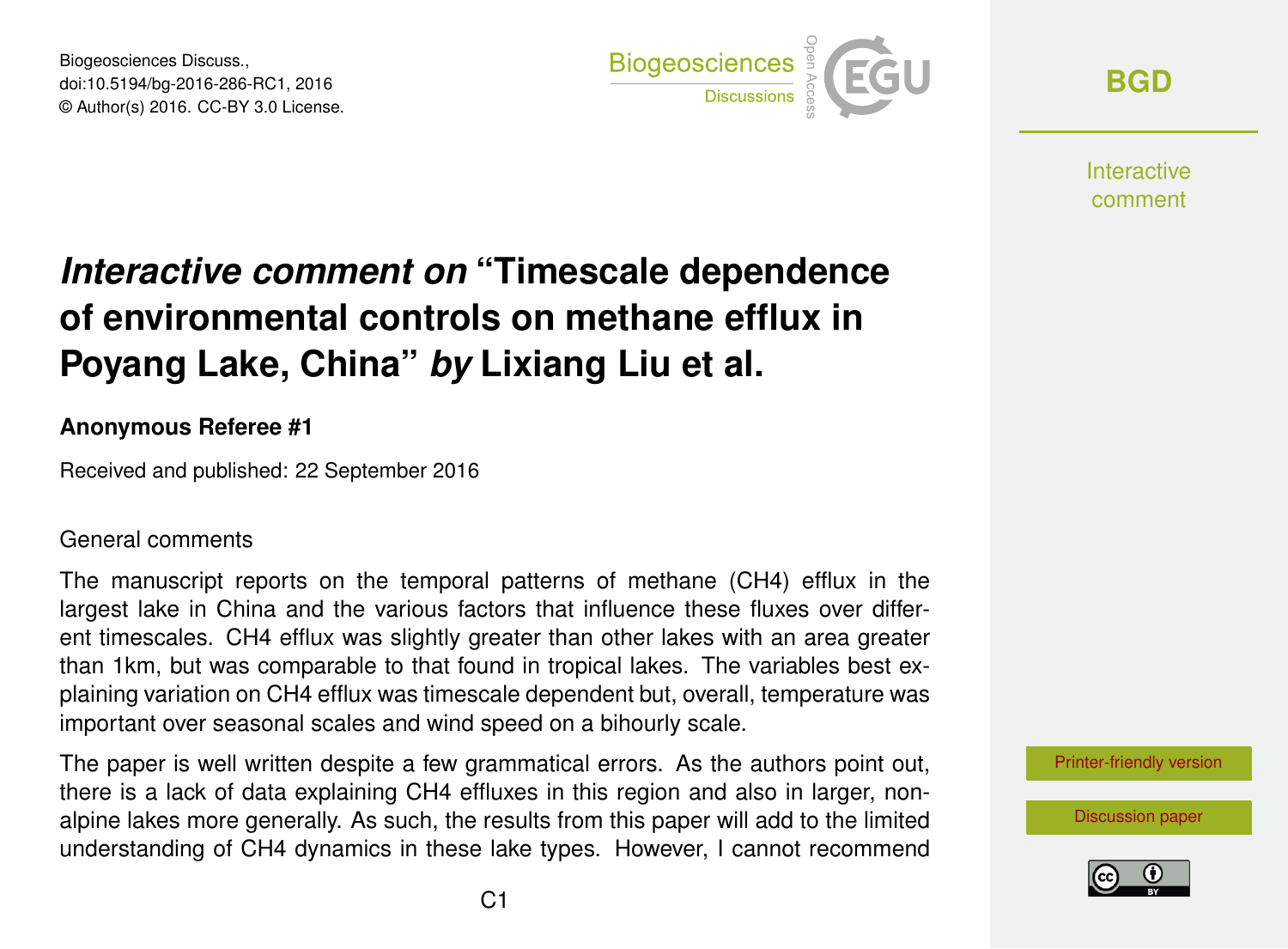that this paper be published in its current form. I have major issues with a) the premise of the paper, b) some overreaching statements that are made, and c) the statistical approaches used - all have major implications for the generalisation of the results. It is difficult for me to assess the results and technical aspects of this study until statistical changes are made.

One major concern is that the study was undertaken in a very small area (three sites with 20km of each other) even though the lake is the largest in China by area (3283 sq km). Further, the study sites are situated in a section of the lake that appears to be relatively confined. There is nothing wrong with the site selection. However, the authors cannot make statements about the whole lake because they don't know if the spatial and temporal patterns of CH4 vary the same way across the lake. They need to qualify in all statements that the research was undertaken in one small section of the lake. It is not a study of CH4 effluxes from Poyang Lake, but it is a study of CH4 effluxes from one section of Poyang Lake.

Another major concern is a statistical one. The authors use average values from three different locations in Poyang Lake for all analyses. The justification for this was to 'minimize the effect of the spatial variation of CH4 efflux on the temporal dynamics of the efflux'. However I suspect the main motivation for doing this was because the environmental variables were only collected at one location (it is not clear where the environmental variables were collected). Was this the case? Given that CH4 was only measured in three locations of the lake, surely the degree of variation between them is very important to a) understand and/or b) account for in statistical analyses. The authors should re-analyse their results in one of the following ways:  $\hat{a}\hat{A}\hat{c}$  Treat each study site as a random effect in mixed effects models so that variation among the three sites in taken into account when investigating the annual, seasonal, and diurnal variation, as well as the relationships with measured explanatory variables. Including site as a random effect would enable the researchers to make more general statements about CH4 fluxes from Poyang Lake – this is just common practice these days and

# **[BGD](http://www.biogeosciences-discuss.net/)**

Interactive comment

[Printer-friendly version](http://www.biogeosciences-discuss.net/bg-2016-286/bg-2016-286-RC1-print.pdf)

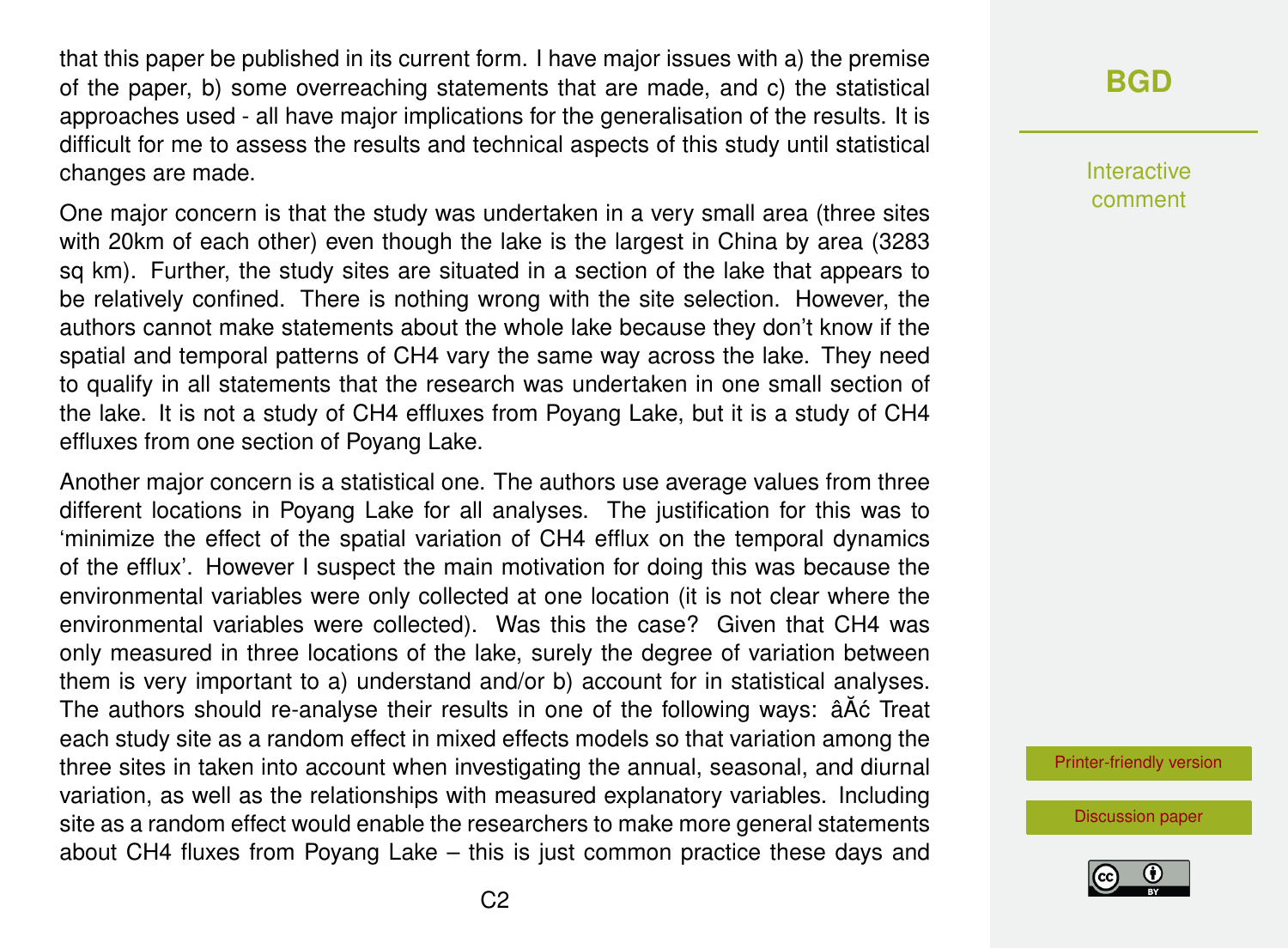should be incorporated into the study design / statistical analyses. A random effect for site effectively means that these study sites are a random sample of all potential sites in the lake – this is where the generalisability comes in. Please see Section 8.1.1 (Types of predictor variables (factors)) in Quinn & Keough (2002; Experimental Design & Data Analysis for Biologists) or another similar book for information about mixed effects models and random and fixed factors.  $\hat{a}$ Åć Split the analyses into two parts. The first analysis will not average the three study sites prior to the analysis and investigate the spatial and temporal patterns in CH4 among them. The second analysis could average the study sites (still preferably treat study site as a random factor) and relate this to the measured explanatory variables.

One more major concern is the notion that this is a long-term study. 4 years is not long term. Remove all reference to this study being long term, including the second sentence of the Abstract which introduces the idea that this research is filling the knowledge gap around the lack of long term research on CH4 fluxes. Instead, the authors should frame this 'knowledge gap' around the lack of multi-seasonal investigations into CH4 effluxes – this is exactly what this paper addresses.

#### Specific comments

Line 18. It is stated continuous measurements of CH4 efflux was measured, but measurements where not continuous. Monthly measurements were made. Change all reference to continuous measurements in the manuscript to monthly measurements. Line 121-124. Are these parameters an average of the entire lake or for a specific location? Please specify. Section 2.3. Environmental variables. Where were the environmental variables collected from? Where samples collected at each of the three study sites and then averaged or from just one site? This information is very important. Line 331-332. This concluding sentence only relates to the first sentence of this paragraph and does not relate or link to the remaining text in the paragraph. This sentence should only be left if a re-working of the paragraph better supports this argument. Line 337-341. An argument is made that this study has lower diurnal variation in CH4 efflux than other

## **[BGD](http://www.biogeosciences-discuss.net/)**

Interactive comment

[Printer-friendly version](http://www.biogeosciences-discuss.net/bg-2016-286/bg-2016-286-RC1-print.pdf)